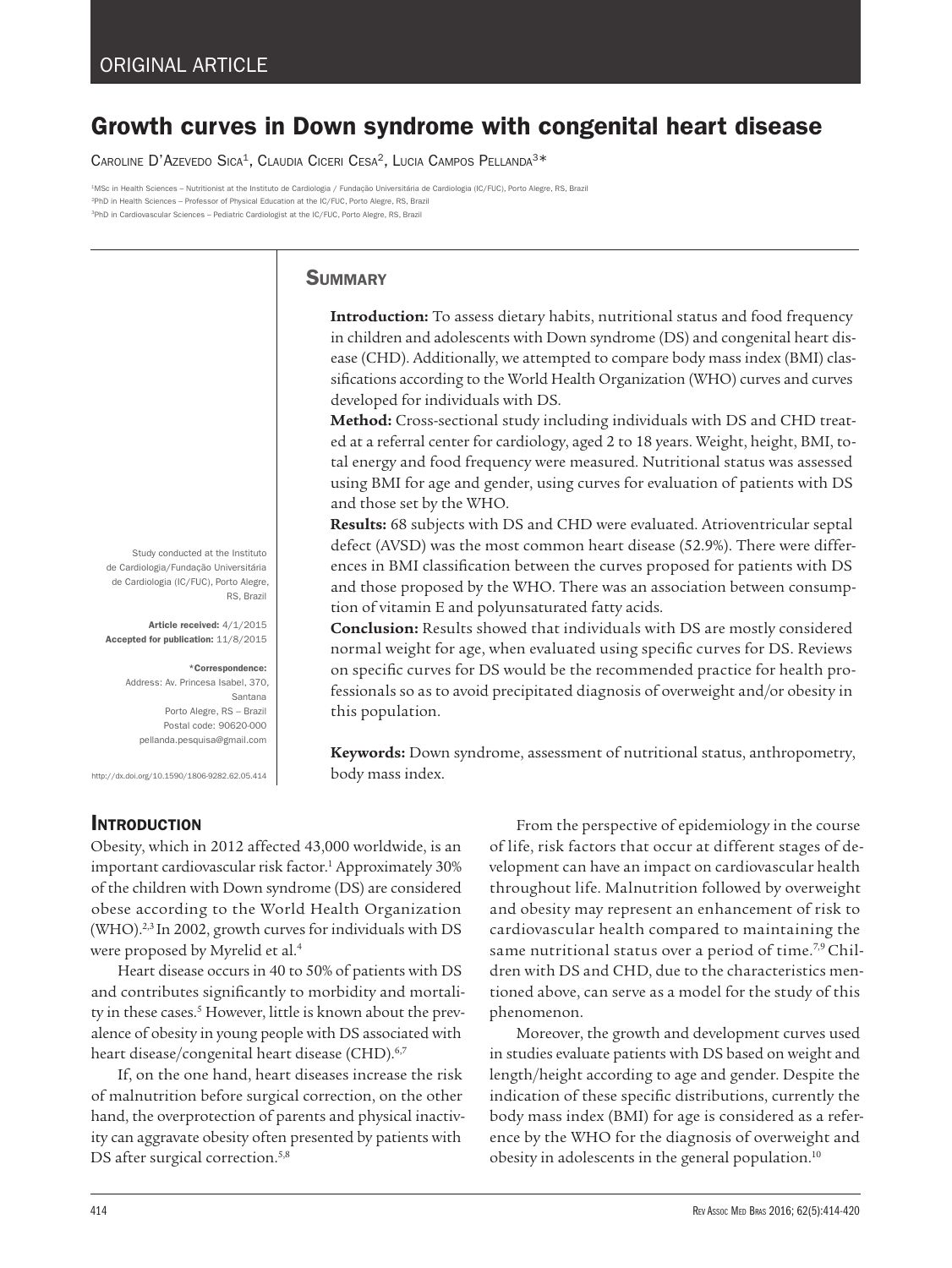Therefore, the aim of this study was to evaluate dietary habits, nutritional status and food frequency in children and adolescents with DS and congenital heart disease. Additionally, he sought to compare the BMI classifications according to the curves of the WHO<sup>11</sup> and the curves developed for individuals with DS in this particular group.4

## **METHOD**

Cross-sectional study conducted from May 2011 to December 2012, including children and adolescents aged from 2 to 18 years with Down syndrome and congenital heart disease seen at the Pediatric Cardiology Clinic, Instituto de Cardiologia.

The project was approved by the ethics committee of Instituto de Cardiologia do Rio Grande Sul, under application nº 4458/10. The participants' parents and/or legal guardians signed prior authorization consenting to participate in the research.

A questionnaire with information about family history was applied for analysis of non-communicable diseases, indicating the degree of kinship (father, mother, grandparents and siblings).

Weight and height were measured in a anthropometric scale for adults (with 150 kg capacity and 100 g precision) with coupled stadiometer (maximum length 2 meters and accuracy of 0.5 cm). Nutritional status was analyzed using BMI for age and gender, using the curves for evaluation of individuals with DS recommended by Myrelid et al.<sup>4</sup> and the curves proposed by the WHO.<sup>11</sup> The participants were classified as underweight, normal weight, overweight and obesity.

The eating habits of the participants were assessed using a food frequency questionnaire used in other work with children.12 For diet assessment, we used a 24-hour record, referring to food intake the day before consultation, and Nutwin software for the analysis of the records. Macro- and micronutrients were evaluated based on the 24-hour record and according to the Dietary Reference Intakes (DRI) recommendations.<sup>13</sup>

Diet composition was analyzed in terms of energy composition, carbohydrates, lipids, proteins, vitamins A, C, D and E, calcium, iron and fatty acids, according to the recommendations of the DRI by gender and age. The percentage distribution of macronutrients was evaluated according to the amounts proposed by the Institute of Medicine.13

Considering a proportion of 50% of children with risk factors, with margin of error of 0.8 and a 95% confidence level, we estimated that it would be necessary to study 131

patients. Prevalence was described as percentages with their respective 95% confidence intervals. Continuous variables were described as means and standard deviations. Macronutrient intake was compared between the groups using Student's t-test. The analyses were performed with Statistical Package for the Social Sciences (SPSS) software, version 19.0 for Windows, and a p-value<0.05 was considered significant.

## **RESULTS**

Of the 70 children and adolescents with DS and congenital heart disease potentially eligible during the study period, there were two whose parents did not consent to participate. The final sample thus included 68 participants. The general characteristics of the participants are presented in Table 1.

| <b>TABLE 1</b> Description of the general characteristics and<br>congenital heart diseases in the studied population (n=68). |               |  |  |  |  |  |
|------------------------------------------------------------------------------------------------------------------------------|---------------|--|--|--|--|--|
| Variable                                                                                                                     | Overall       |  |  |  |  |  |
|                                                                                                                              | n (%)         |  |  |  |  |  |
| Age (years - mean±SD)                                                                                                        | $9.29 + 4.88$ |  |  |  |  |  |
| Gender                                                                                                                       |               |  |  |  |  |  |
| Female                                                                                                                       | 36(52.9)      |  |  |  |  |  |
| Male                                                                                                                         | 32(47.1)      |  |  |  |  |  |
| <b>Heart diseases</b>                                                                                                        |               |  |  |  |  |  |
| Atrioventricular septal defect                                                                                               | 36(52.9)      |  |  |  |  |  |
| Interventricular communication                                                                                               | 25(36.8)      |  |  |  |  |  |
| Interatrial communication                                                                                                    | 23 (33.8)     |  |  |  |  |  |
| Persistent arterial duct                                                                                                     | 14(20.6)      |  |  |  |  |  |
| Tetralogy of Fallot                                                                                                          | 10(14.7)      |  |  |  |  |  |
| Tricuspid insufficiency                                                                                                      | 7(10.3)       |  |  |  |  |  |
| Pulmonary stenosis                                                                                                           | 6(8.8)        |  |  |  |  |  |
| Mitral insufficiency                                                                                                         | 5(7.4)        |  |  |  |  |  |
| Patent foramen ovale                                                                                                         | 3(4.4)        |  |  |  |  |  |
| Other                                                                                                                        | 9(13.3)       |  |  |  |  |  |

SD: standard deviation.

Atrioventricular septal defect (AVSD) was the most common heart disease (52.9%), and 47.1% were male. There were differences in BMI classification (underweight, normal weight, overweight and obesity) between the curves proposed for people with DS and the curves proposed by the WHO (Table 2).

Adequate intake of carbohydrates, proteins and lipids was achieved by 66.2, 94.1 and 41.2% of participants, respectively. As for the intake of micro- and macronutrients, there was an association between vitamin E and polyunsaturated fatty acids (Table 3).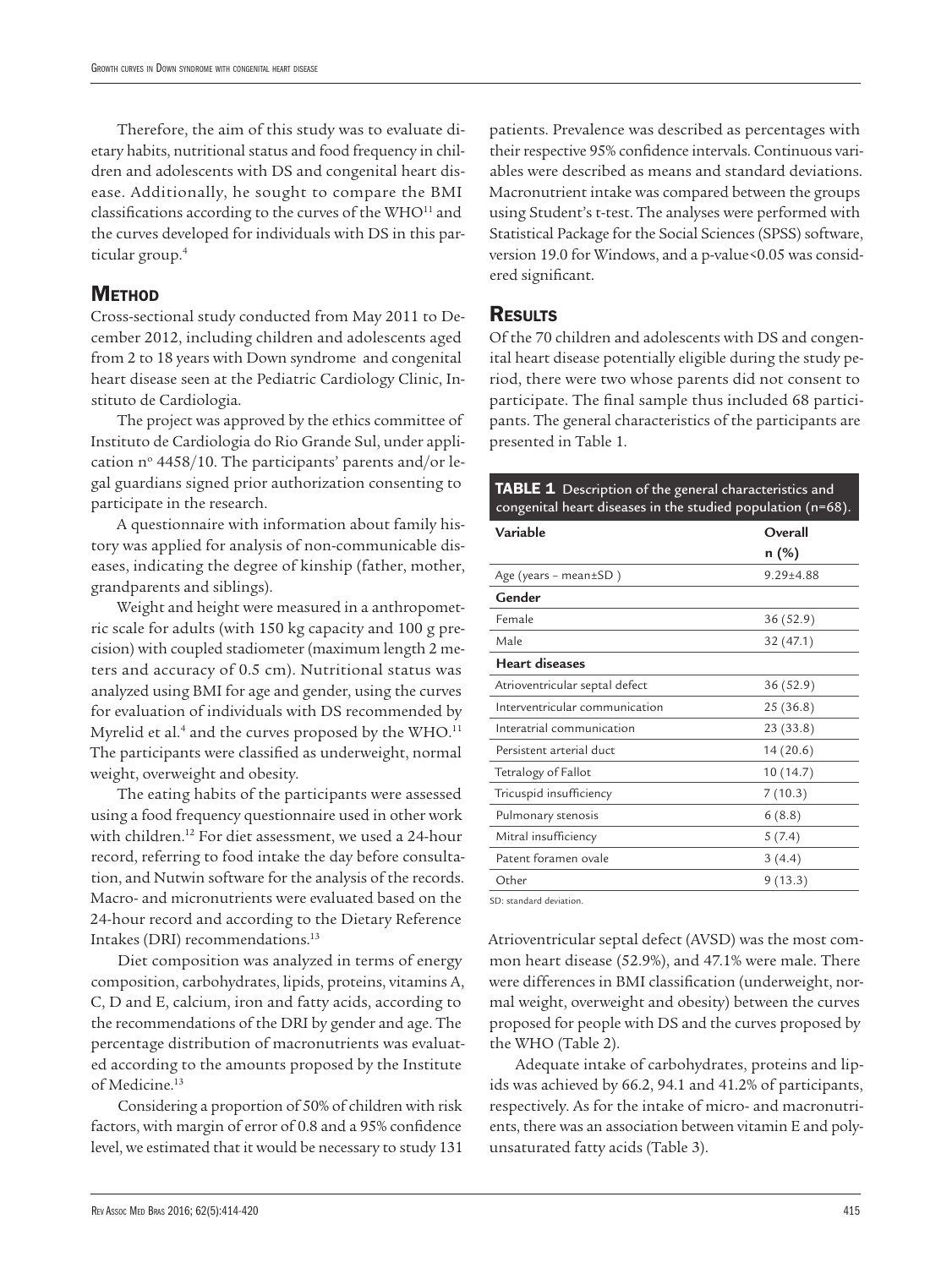TABLE 2 Comparison of anthropometric assessment using BMI curves for normal individuals and for individuals with Down syndrome.

|                                |               | <b>BMI</b> for normal individuals |               |            |                 |  |  |
|--------------------------------|---------------|-----------------------------------|---------------|------------|-----------------|--|--|
|                                |               | Low weight                        | Normal weight | Overweight | Obese<br>p<0.01 |  |  |
|                                |               | $N=1$                             | $N = 34$      | $N=17$     | $N=16$          |  |  |
|                                |               | n (%)                             | n (%)         | $n$ (%)    | n (%)           |  |  |
| BMI for individuals Low weight |               | 1(100)                            | 5(14.7)       | $0 (-)$    | $0(-)$          |  |  |
| with Down syndrome             | $N=6$         |                                   |               |            |                 |  |  |
|                                | n (%)         |                                   |               |            |                 |  |  |
|                                | Normal weight | $0(-)$                            | 29 (85.3)     | 14(82.4)   | 1(6.3)          |  |  |
|                                | $N=44$        |                                   |               |            |                 |  |  |
|                                | $n$ (%)       |                                   |               |            |                 |  |  |
|                                | Overweight    | $0(-)$                            | $0(-)$        | 3(17.6)    | 5(31.3)         |  |  |
|                                | $N=8$         |                                   |               |            |                 |  |  |
|                                | $n$ (%)       |                                   |               |            |                 |  |  |
|                                | Obese         | $0 (-)$                           | $0 (-)$       | $0 (-)$    | 10(62.5)        |  |  |
|                                | $N=10$        |                                   |               |            |                 |  |  |
|                                | n (%)         |                                   |               |            |                 |  |  |

BMI: body mass index.

| <b>TABLE 3</b> Intake of macro- and micronutrients in 24 hours record. |                  |                    |                      |                   |                   |         |  |  |  |
|------------------------------------------------------------------------|------------------|--------------------|----------------------|-------------------|-------------------|---------|--|--|--|
| <b>Nutrient</b>                                                        | Overall          | Low weight $(n=6)$ | Normal weight (n=44) | Overweight (n=8)  | Obesity (n=10)    | p-value |  |  |  |
|                                                                        | <b>Mean</b> ±SD  | <b>Mean</b> ±SD    | <b>Mean</b> ±SD      | <b>Mean</b> ±SD   | <b>Mean</b> ±SD   |         |  |  |  |
| <b>Macronutrients</b>                                                  |                  |                    |                      |                   |                   |         |  |  |  |
| TEV (kcal)                                                             | 1882.82±495.16   | 1664.67±347.76     | 1878.43±443.82       | 2218.25±806.70    | 1764.10±407.13    | 0.143   |  |  |  |
| Carbohydrates (%)                                                      | 54.45±11.35      | 58.51±10.04        | $52.91 \pm 12.33$    | 59.13±9.01        | $55.01 \pm 8.49$  | 0.406   |  |  |  |
| Protein (%)                                                            | 17.50±4.48       | $16.92 \pm 2.86$   | $17.13 \pm 4.36$     | 19.39±4.26        | $17.92 \pm 5.99$  | 0.600   |  |  |  |
| Lipids $(\%)$                                                          | 27.17±8.93       | 24.56±9.14         | 28.58±8.60           | 21.47±9.50        | 27.05±8.99        | 0.182   |  |  |  |
| <b>Micronutrients</b>                                                  |                  |                    |                      |                   |                   |         |  |  |  |
| Fiber $(g)$                                                            | 19.89±9.65       | 14.34±2.71         | 20.30±8.98           | 24.76±13.59       | $17.52 \pm 10.56$ | 0.196   |  |  |  |
| Calcium (mg)                                                           | 1126.06±963.72   | 1101.40±628.86     | 1081.47±880.43       | 1672.80±1645.49   | 899.63±743.03     | 0.364   |  |  |  |
| lron(mg)                                                               | $14.81 \pm 6.58$ | $13.40 \pm 8.72$   | $13.90 \pm 5.00$     | $19.20 \pm 6.35$  | $16.13 \pm 10.24$ | 0.166   |  |  |  |
| Sodium (mg)                                                            | 1626.72±940.93   | 869.36±445.24      | 1651.08±917.06       | 1916.69±1024.22   | 1741.98±1082.61   | 0.185   |  |  |  |
| Zinc(mg)                                                               | 10.37±4.08       | 7.79±3.70          | $10.22{\pm}4.19$     | $11.96 \pm 3.41$  | $11.27 \pm 3.97$  | 0.248   |  |  |  |
| Vitamin A (RE)                                                         | 749.90±1037.9    | 752.22±745.53      | 681.07±801.83        | 701.17±1008.49    | 1090.33±1921.80   | 0.741   |  |  |  |
| Vitamin E (aTE)                                                        | $5.12 \pm 2.38$  | $3.51 \pm 1.98$    | $5.44 \pm 2.02$      | $3.50 \pm 1.97$   | $5.97 \pm 3.49$   | 0.034   |  |  |  |
| Vitamin C (mg)                                                         | 168.71±121.30    | 197.25±203.97      | 111.27±146.83        | 183.99±288.26     | 69.74±101.82      | 0.338   |  |  |  |
| Vitamin B12 (mcg)                                                      | $6.47 \pm 3.98$  | $2.16 \pm 0.80$    | $3.94 \pm 6.85$      | $7.66 \pm 9.26$   | $2.35 \pm 1.91$   | 0.302   |  |  |  |
| Saturated FA (g)                                                       | 22.45±15.33      | 17.57±9.70         | 23.48±13.99          | 24.78±25.91       | 18.99±14.14       | 0.691   |  |  |  |
| Monounsaturated                                                        | 17.94±10.77      | $11.38 \pm 5.78$   | 19.02±10.42          | $18.16 \pm 15.01$ | $16.93 \pm 10.77$ | 0.438   |  |  |  |
| FA(g)                                                                  |                  |                    |                      |                   |                   |         |  |  |  |
| Polyunsaturated                                                        | $9.03 \pm 4.53$  | $4.45 \pm 2.56$    | $9.68 + 4.11$        | $7.31 \pm 4.40$   | $10.25 \pm 5.78$  | 0.031   |  |  |  |
| FA(g)                                                                  |                  |                    |                      |                   |                   |         |  |  |  |

TEV: total energy value; FA: fatty acids; SD: standard deviation; RE: retinol equivalents; aTE: alpha tocopherol equivalents.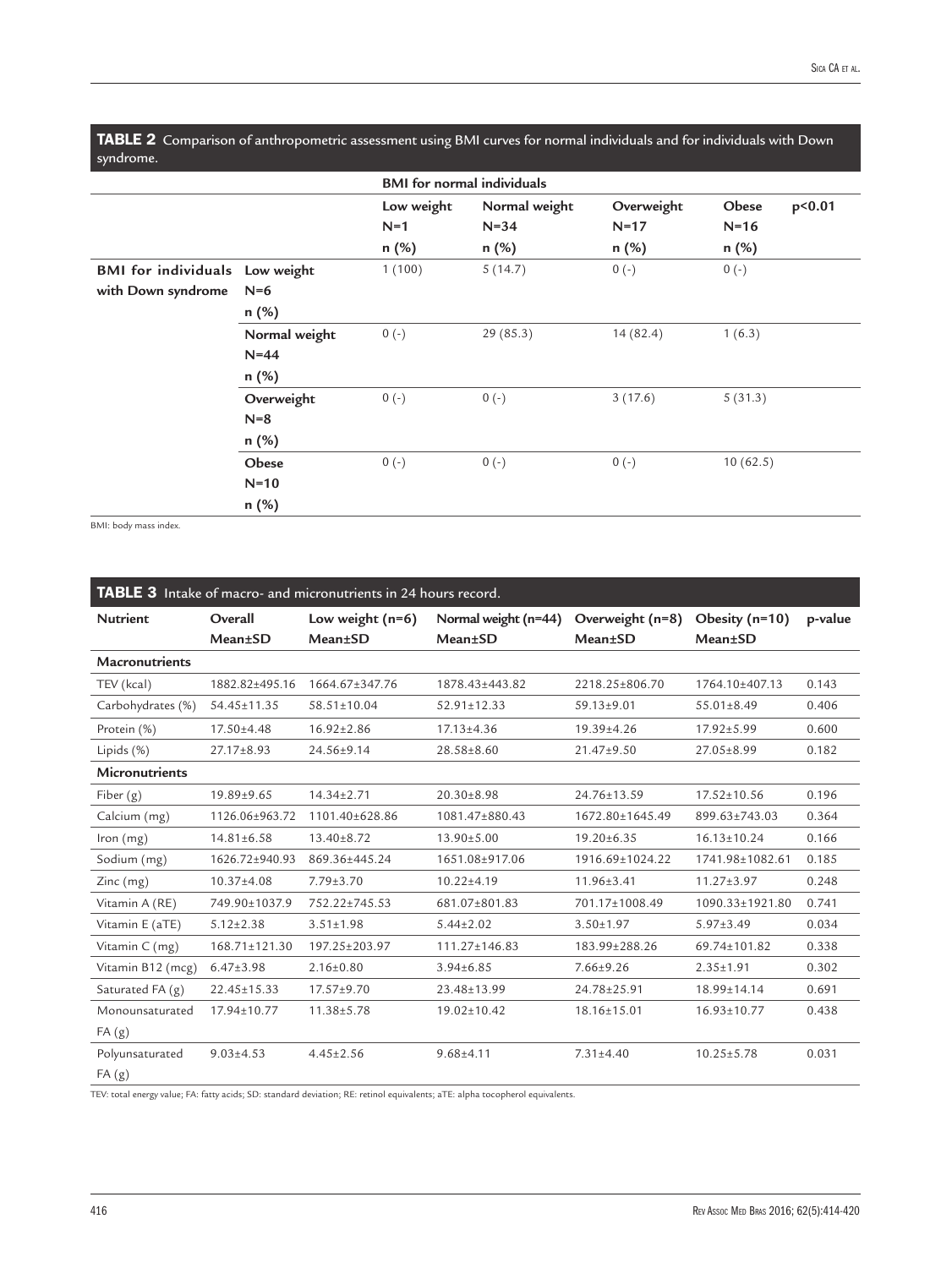Food frequency is described in Figure 1, where it was observed that 48.5% (n=33) never consume snacks, 77.9% (n=53) never consume fried egg, 51.5% (n=35) never consume French fries, 64.75 (n=44) never consume other fried foods, 77.9% (n=53) never consume sandwich cookies, 45.6% (n=31) never consume sweets, and 60.3% (n=41) never consume desserts. We also observed daily consumption of milk by 70.6% (n=48), of fruit by 52.9% (n=36), vegetables by 54.4% (n=37), and of meat by 76.5% (n=52).

Figure 2 shows the nutritional status of the population studied according to the classifications by age, so that normal weight was more frequent in all age groups.

#### **DISCUSSION**

In this cross-sectional study, we observed that children and adolescents with DS have, in most cases, BMI suitable for age, when evaluated by specific curves for DS. With regard to eating habits, there was an adequate intake of nutrients according to the recommendations and association between BMI classification and intake of polyunsaturated fatty acids and vitamin E.



FIGURE 1 Distribution of food frequency.



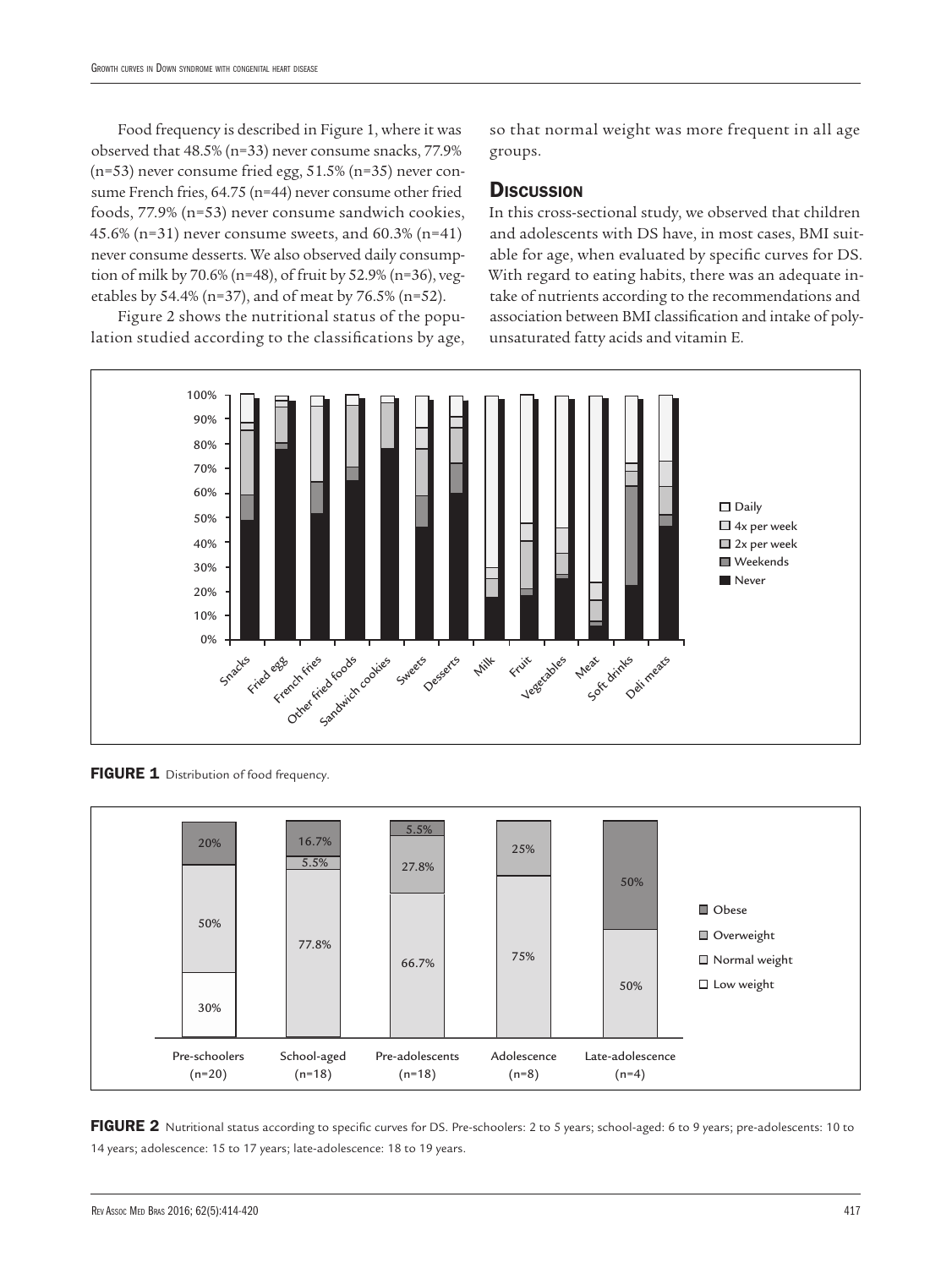The prevalence of overweight and obesity was lower than expected in this study comparing the BMI curves for age as recommended by the  $WHO^{11}$  and the curves specific for DS.4 We can raise some important aspects to understand these findings. First, the growth curves for DS take into account the smallest increase in weight and height and therefore the value of the BMI should be classified differently than the growth curves for children without DS.4,6

Even though BMI for gender and age is the method of choice for assessing nutritional status as recommended by the WHO, different studies<sup>14-16</sup> only adopt weight/ age and height/age curves as proposed by Cronk et al.<sup>6</sup> The prevalence of overweight in these studies varies between 16 and 30%. In people with DS, the basal metabolic rate is significantly lower than that of individuals matched by age and gender without the syndrome.17 This may explain in part why people with DS are classified more often as overweight and/or obese.

For example, in our study, 85.3% of individuals classified as normal weight according to the curve specific for DS, would be 6.3% obese or 82.4% of overweight according to the WHO curves. In practice, in the absence of specific curves, or in the routine of professionals, when there are limitations to their use, it is important to monitor the growth and development of these children. If the curves used are those recommended by the WHO, it should be kept in mind that the interpretation will be different.

At the Pediatric Cardiology Clinic of Instituto de Cardiologia, patients with DS are also treated by nutritionists in order to primarily prevent cardiovascular risk factors. Therefore, these patients and caregivers can receive nutritional guidance to adopt eating habits healthier than those expected in the general population.18-20

Eating habits were adequate in this population. Nutrition education occurs in childhood, so it is important to offer a healthy diet, with the introduction of varied foods, appropriate for the age and development of children and adolescents. Thus, nutritional management is critical for young people who have cardiovascular risk factors such as obesity. Children and adolescents with this genetic abnormality should have a healthy diet, adapted to their clinical conditions. According to the data collected in our study based on a 24-hour record, most participants of both genders consume adequate amounts of carbohydrate, protein and lipids according to the Dietary Reference Intakes (DRI) recommendations.21

The prevalence of overweight and obesity in children with congenital heart disease was similar to that described in the literature for children with non-congenital disease. In Brazil, the high prevalence of overweight in children and adolescents, in general, has been a cause for concern, because other risk factors for ischemic heart disease such as high blood pressure, glucose intolerance, dyslipidemia and sedentary lifestyle have emerged. These modifiable risk factors have been well discussed in the literature on children without heart disease.<sup>22</sup>

Vitamin E, which in this study was associated with the classification of BMI, is a fat-soluble antioxidant that occurs naturally. This micronutrient has been proposed for the prevention and protection of cardiovascular events.23-26 But although studies have 15 or more years of follow up, vitamin E supplementation in the primary and secondary prevention of acute myocardial infarction (AMI) and atherosclerosis has not yet demonstrated statistical difference between groups.23-26

Some limitations of this study should be considered. Since this is a cross-sectional study, without monitoring over time, it was not possible to establish a temporal relationship between eating habits and the presence of overweight in individuals with DS. In our study, in particular, the findings of healthy eating and normal macronutrient distribution among children and adolescents with DS can be explained as the awareness of the problem by families, with action taken towards habit changes. Rigorous clinical monitoring of this group of patients may have been an influence, although that cannot be directly stated based on the study. Thus, our data can contribute to the planning of new studies with follow-up over time or intervention.

Given the results of this study, the need for people with Down syndrome to receive unique attention from health teams is observed. Even though this study includes a small sample, we were able to demonstrate that children with this condition can present appropriate parameters, receiving a nutritionally adequate and balanced diet in terms of macro- and micronutrients, and being physically active. Encouraging health professionals to strengthen family members and/or legal guardians to seek proper monitoring of these children from birth, enabling adequate and healthy development, is essential for this to occur properly.

Our study reveals the need for an expanded and detailed assessment thus obtaining more reliable results and the proper interpretation of the nutritional status of these individuals, due to their unique growth and development. Thus, reviews on specific curves for DS would be the recommended practice for health professionals so as to avoid precipitated diagnosis of overweight and/or obesity in this population.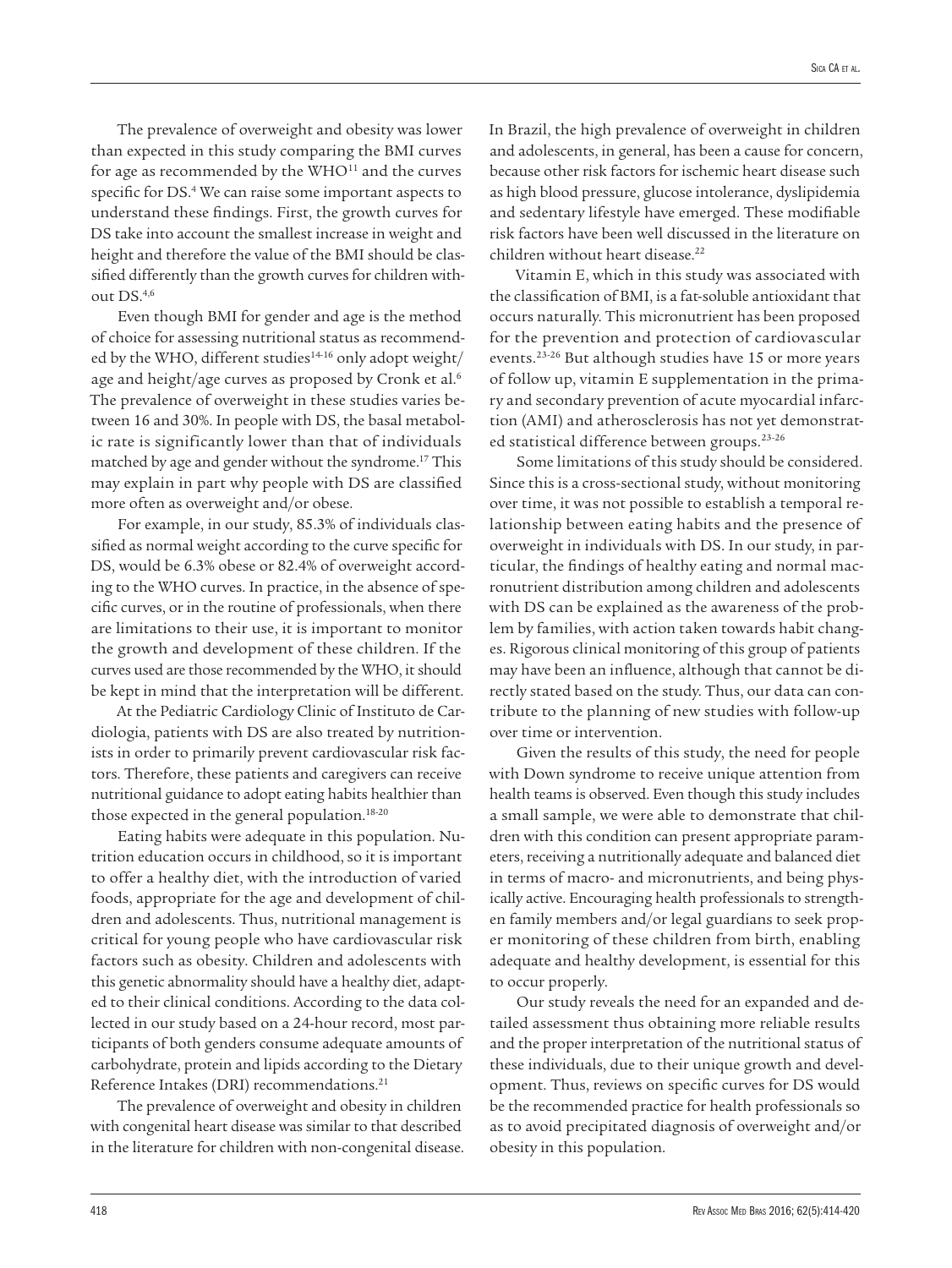The almost complete lack of national data, the relevance of the topic, and findings consistent with other studies show the importance of monitoring, thorough investigation and proper anthropometric assessment in patients with DS. Thus, the present findings can serve as a basis for planning studies of dietary intervention and/or physical activity, as well as planning of preventive measures.

## **CONCLUSION**

The results of this study showed that children and adolescents with DS are mostly considered as normal weight for age when evaluated using BMI curves specific for DS, taking into account and highlighting the importance of a different interpretation for the growth and development of these individuals. With regard to eating habits, there was an adequate intake of nutrients according to the recommendations and association between BMI classification and intake of polyunsaturated fatty acids and vitamin E.

### **ACKNOWLEDGMENTS**

We thank the IC-FUC/RS, for their support to the research project, our families, and the medical team at PREVINA (Pediatric Preventive Cardiology Clinic), without whom it would have been impossible to develop the study.

## Resumo

Curvas de crescimento na síndrome de Down com cardiopatia congênita

**Objetivo:** avaliar hábitos alimentares, estado nutricional e frequência alimentar em crianças e adolescentes com síndrome de Down (SD) portadores de cardiopatia congênita (CC). Adicionalmente, procurou-se comparar classificações de índice de massa corpórea (IMC) de acordo com curvas da Organização Mundial da Saúde (OMS) e curvas desenvolvidas para indivíduos com SD.

**Método:** estudo transversal com indivíduos portadores de SD e CC atendidos em um centro de referência para cardiologia, com idade entre 2 e 18 anos. Foram aferidos peso, altura, IMC, valor energético total (VET) e frequência alimentar. O estado nutricional foi analisado por meio de IMC para gênero e idade, utilizando-se curvas específicas para SD e curvas da OMS.

**Resultados:** foram avaliados 68 indivíduos portadores de SD com CC. O defeito do septo atrioventricular (DSAV) foi a cardiopatia mais frequente (52,9%). Houve diferen-

ça de classificação do IMC entre as curvas propostas para portadores de SD e pela OMS. Houve associação entre consumo de vitamina E e ácidos graxos poli-insaturados. **Conclusão:** resultados mostraram que indivíduos com SD são, em sua maioria, considerados eutróficos para a idade quando avaliados pelas curvas específicas para SD. Avaliá-los de acordo com as curvas específicas para SD seria o recomendado para a prática dos profissionais da saúde, evitando-se diagnósticos precipitados de sobrepeso e/ ou obesidade nessa população.

**Palavras-chave:** síndrome de Down, avaliação nutricional, antropometria, índice de massa corporal.

### **REFERENCES**

- 1. De Onis M, Blössner M, Borghi E. Global prevalence and trends of overweight and obesity among preschool children. Am J Clin Nutr. 2010; 92(5):1257-64.
- 2. Luft VC, Mello ED. Síndrome de Down: supervisão em saúde, aspectos nutricionais e manejo. Revista Nutrição em Pauta. 2006; XIV(78):19-23.
- 3. Soares FA, Ávila e Lara M, Kowalski M. A longevidade na síndrome de Down. FIEP Bulletin On-line. 2009; 79(1).
- 4. Myrelid A, Gustafsson J, Ollars B, Annerén G. Growth charts for Down's syndrome from birth to 18 years of age. Arch Dis Child. 2002; 87(2):97-103.
- 5. Bravo-Valenzuela NJ, Passarelli ML, Coates MV, Nascimento LF. Weight and height recovery in children with Down syndrome and congenital heart disease. Rev Bras Cir Cardiovasc. 2011; 26(1):61-8.
- 6. Cronk C, Crocker AC, Pueschel SM, Shea AM, Zackai E, Pickens G, et al. Growth charts for children with Down syndrome: 1 month to 18 years of age. Pediatrics. 1988; 81(1):102-10.
- 7. Monteiro FPM. Estado nutricional de crianças portadoras de cardiopatias congênitas: avaliação de medidas antropométricas [dissertation]. Fortaleza: Universidade Federal do Ceará; 2009.
- 8. Cunha AMFV, Blascovi-Assis SM, Fiamenghi Jr GA. Impacto da notícia da síndrome de Down para os pais: histórias de vida. Ciênc saúde coletiva. 2010; 15(2):445-51.
- 9. Soar C. Índices antropométricos no diagnóstico de sobrepeso e obesidade de escolares de uma instituição pública de Florianópolis, SC [dissertation]. Florianópolis: Universidade Federal de Santa Catarina; 2003.
- 10. Roieski IM, Lima e Silva I, Cardoso FB, Beresford H. Avaliação do perfil nutricional de adolescentes com síndrome de Down: pressuposto epistemológico para um aconselhamento nutricional com enfoque na ergomotricidade. Amazônia: Science & Health. 2014; 2(2):21-8.
- 11. Ministério da Saúde. Curvas de Crescimento da Organização Mundial da Saúde - OMS. 2006/2007. Available from: http://dab.saude.gov.br/portaldab/ ape\_vigilancia\_alimentar.php?conteudo=curvas\_de\_crescimento.
- 12. Barbiero SM, Pellanda LC, Cesa CC, Campagnolo P, Beltrami F, Abrantes CC. Overweight, obesity and other risk factors for IHD in Brazilian schoolchildren. Public Health Nutr. 2009; 12(5):710-5.
- 13. Trumbo P1, Schlicker S, Yates AA, Poos M; Food and Nutrition Board of the Institute of Medicine, The National Academies.. Dietary reference intakes for energy, carbohydrates, fiber, fat, fatty acids, cholesterol, protein and amino acids. J Am Diet Assoc. 2002; 102(11):1621-30.
- 14. Lopes Tde S, Ferreira DM, Pereira RA, Veiga GV, Marins VM. Assessment of anthropometric indexes of children and adolescents with Down syndrome. J Pediatr (Rio J). 2008; 84(4):350-6.
- 15. Chumlea WC, Cronk CE. Overweight among children with trisomy 21. J Intellect Disabil Res.1981; 25(4):275-80.
- 16. Zini B, Ricalde SR. Características nutricionais das crianças e adolescentes portadoras de síndrome de Down da APAE de Caxias do Sul e São Marcos– RS. Pediatria. 2009; 31(4):252-9.
- 17. Granzotti JA, Paneto IL, Amaral FT, Nunes MA. [Incidence of heart defects in Down syndrome]. J Pediatr (Rio J).1995; 71(1):28-30.